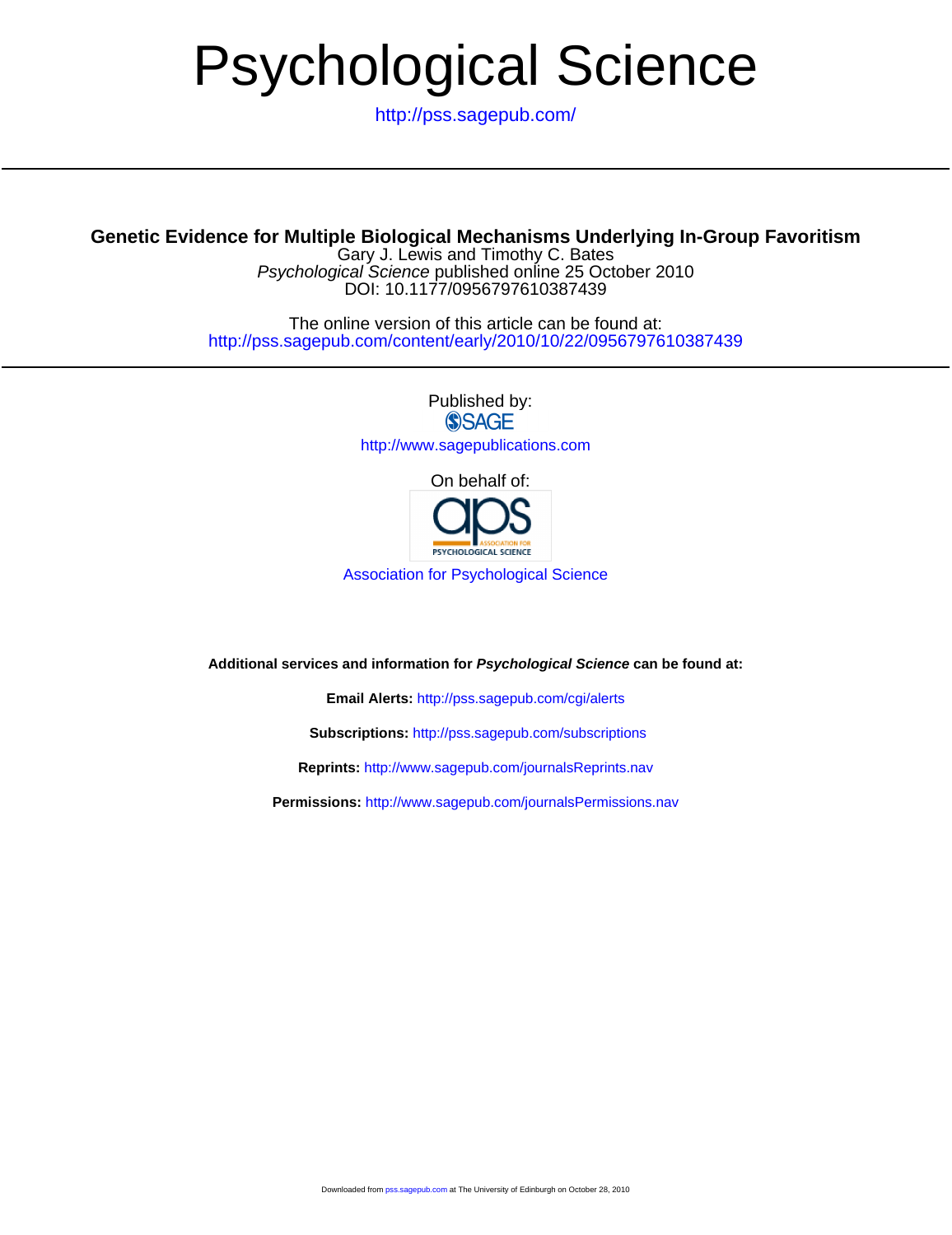*Research Report*

# **Genetic Evidence for Multiple Biological Mechanisms Underlying In-Group Favoritism**

Psychological Science  $XX(X)$  1–6 © The Author(s) 2010 Reprints and permission: sagepub.com/journalsPermissions.nav DOI: 10.1177/0956797610387439 http://pss.sagepub.com

**PSYCHOLOGICAL SCIENCE** 



### **Gary J. Lewis and Timothy C. Bates**

University of Edinburgh

#### **Abstract**

In-group favoritism is ubiquitous and associated with intergroup conflict, yet is little understood from a biological perspective. A fundamental question regarding the structure of favoritism is whether it is inflexibly directed toward distinct, "essentialist" categories, such as ethnicity and race, or is deployed in a context-sensitive manner. In this article, we report the first study (to our knowledge) of the genetic and environmental structure of in-group favoritism in the religious, ethnic, and racial domains. We contrasted a model of favoritism based on a single domain-general central affiliation mechanism (CAM) with a model in which each domain was influenced by specific mechanisms. In a series of multivariate analyses, utilizing a large, representative sample of twins, models containing only the CAM or essentialist domains fit the data poorly. The best-fitting model revealed that a biological mechanism facilitates affiliation with arbitrary groups and exists alongside essentialist systems that evolved to process salient cues, such as shared beliefs and ancestry.

#### **Keywords**

in-group favoritism, ethnocentrism, religion, genetics, twins

Received 1/7/10; Revision accepted 5/30/10

In-group favoritism is ubiquitous in human societies (Bernhard, Fischbacher, & Fehr, 2006; LeVine & Campbell, 1972; Sumner, 1907). Competition for resources exacerbates in-group favoritism (Sherif, 1966; Sherif & Sherif, 1956); however, favoritism continues to exist even in the absence of such competition (Billig & Tajfel, 1973; Tajfel, 1982; Tajfel, Billig, Bundy, & Flament, 1971; Yamagishi & Mifune, 2008) and extends to arbitrary affiliations (Locksley, Ortiz, & Hepburn, 1980; Yamagishi & Mifune, 2008). Such observations, coupled with the survival and reproductive benefits of group membership (Baumeister & Leary, 1995), suggest that mechanisms fostering alignment with the in-group are likely to have been subject to positive selection in humans (Hammond & Axelrod, 2006).

If the selective benefits of in-group favoritism have been high while the cues for affiliation have been arbitrary (rather than limited to a small set of essentialist types), selection could have favored the development of a flexible central affiliation mechanism (CAM) that has access to the full range of perceptual information signifying group membership (Kurzban, Tooby, & Cosmides, 2001; Rand et al., 2009). If such a central mechanism underlies human in-group favoritism, then the drive to prefer own-group members may be high, and the chosen in-group will be relatively arbitrarily assembled on the

basis of context and will be updatable over time. By contrast, a strong-specificity hypothesis suggesting that affiliation is based on a set of essentialist features, such as kinship, ethnicity, or shared beliefs, predicts that favoritism will be uncorrelated across domains, relatively hard to form from arbitrary cues, and relatively invariant to context (Gil-White, 2001; Hirschfeld, 1996). Although previous research has tended to favor either a CAM or an essentialist model of favoritism, it is also plausible that both a flexible CAM system and a set of essentialist mechanisms have evolved in humans.

Research suggests that group affiliation is relatively flexible for at least some features (Rand et al., 2009), although certain types of groupings appear to robustly retain special salience (Gil-White, 2001; Hirschfeld, 1996). Therefore, we predicted that a mixed model containing both a flexible CAM

**Corresponding Authors:**

Gary J. Lewis, Department of Psychology, 7 George Square, University of Edinburgh, Edinburgh EH8 9JZ, United Kingdom E-mail: glewis1@gmail.com

Timothy C. Bates, Department of Psychology, 7 George Square, University of Edinburgh, Edinburgh EH8 9JZ, United Kingdom E-mail: tim.bates@ed.ac.uk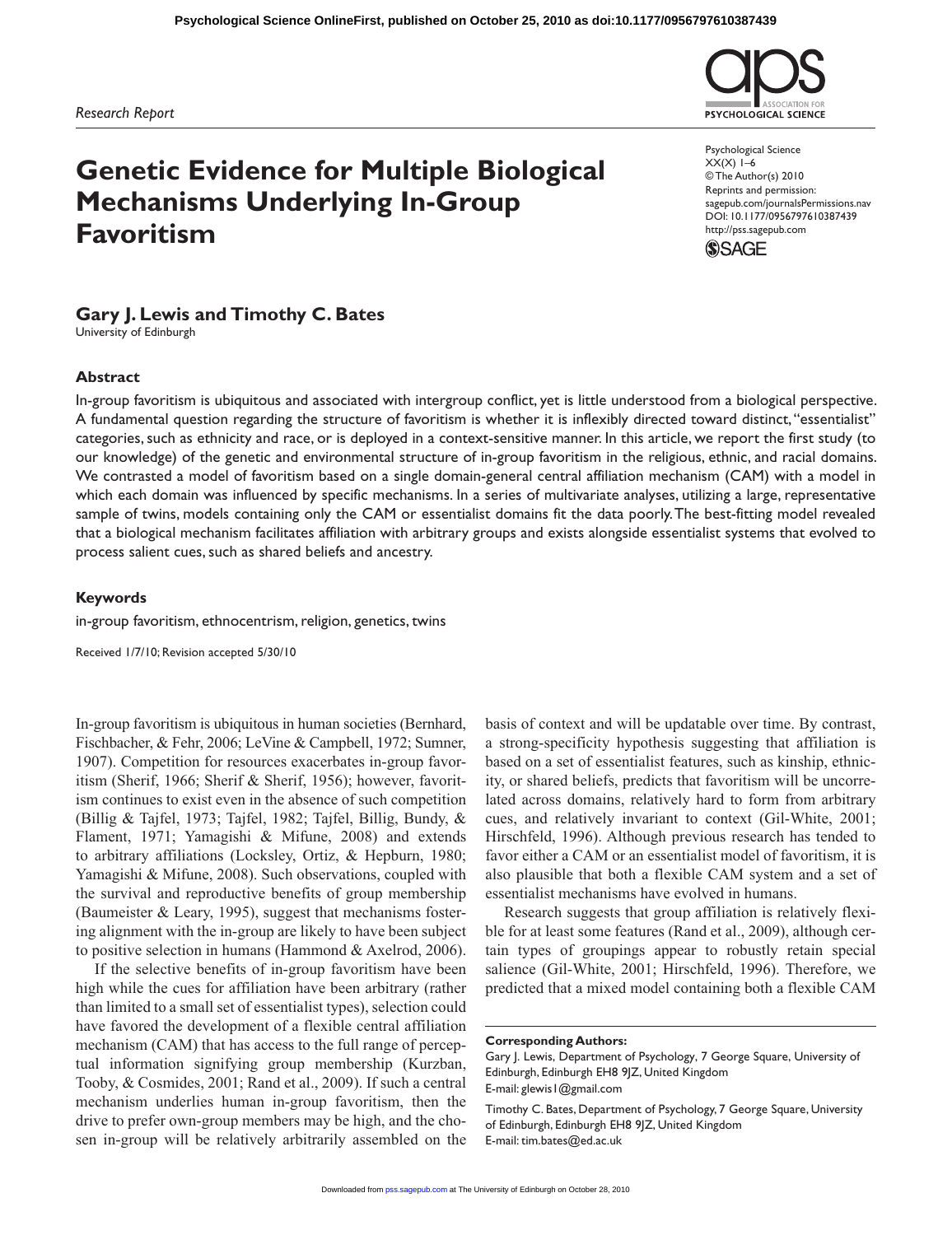mechanism and specialized essentialist mechanisms would best explain human in-group favoritism. We tested these contrasting mechanisms using measures of in-group favoritism across three important social groupings—religion, ethnicity, and race. Favoritism according to these groupings was assessed in a large, genetically informative, and population-representative twin sample and analyzed using multiple-group multivariate structural modeling.

The three theoretical models make clear predictions about behavior and, in particular, about the patterns of correlation that should be observed between different types of favoritism. Multivariate behavior genetics research designs allowed us to discriminate among these theories through the predicted patterns of genetic and environmental influences on in-group favoritism. In particular, the common-pathway model was developed by Kendler, Heath, Martin, and Eaves (1987) as a powerful statistical tool precisely to distinguish among these types of competing theories (i.e., those with a common underlying mechanism for a given set of traits vs. those with a unique mechanism specific to each trait); in the research

reported here, we applied the common-pathway model to ingroup favoritism.

If a common brain or mental system underlies multiple behaviors (as is predicted by the CAM model of in-group favoritism), then environmental and genetic effects on these diverse behaviors must be mediated by this central (or common) pathway, as shown in the upper portion of Figure 1. However, if each behavioral domain reflects the operation of distinct, essentialist brain or mental systems, then each of these behaviors will result from its own unique genetic (*A*), shared-environment (or familial-environment; *C*), and uniqueenvironment (*E*) effects (see the lower portion of Fig. 1). Finally, if the brain or mental systems underlying favoritism involve both a common flexible system and additional distinct, essentialist mechanisms, then a mixed model (i.e., one encompassing both parts of Fig. 1) would be required to explain the observed pattern of behavior.

We tested these competing theories of in-group favoritism by comparing three models: Model 1, the CAM model; Model 2, the essentialist model; and Model 3, the mixed



**Fig. 1.** Predictions from the central affiliation mechanism (CAM) and essentialist theories of in-group favoritism. As illustrated in the upper portion of the figure, if there is a single neural or mental mechanism for affiliation across multiple behavioral domains, this would constrain genetic (*A*) and environmental (*C*, shared environment, and *E*, unique environment) influences on favoritism to be mediated through the CAM factor. However, as illustrated in the lower portion of the figure, if there are distinct, essentialist mechanisms (i.e., if each essential group-formation domain has its own evolved mechanism), different kinds of favoritism would have different sets of genetic and environmental influences.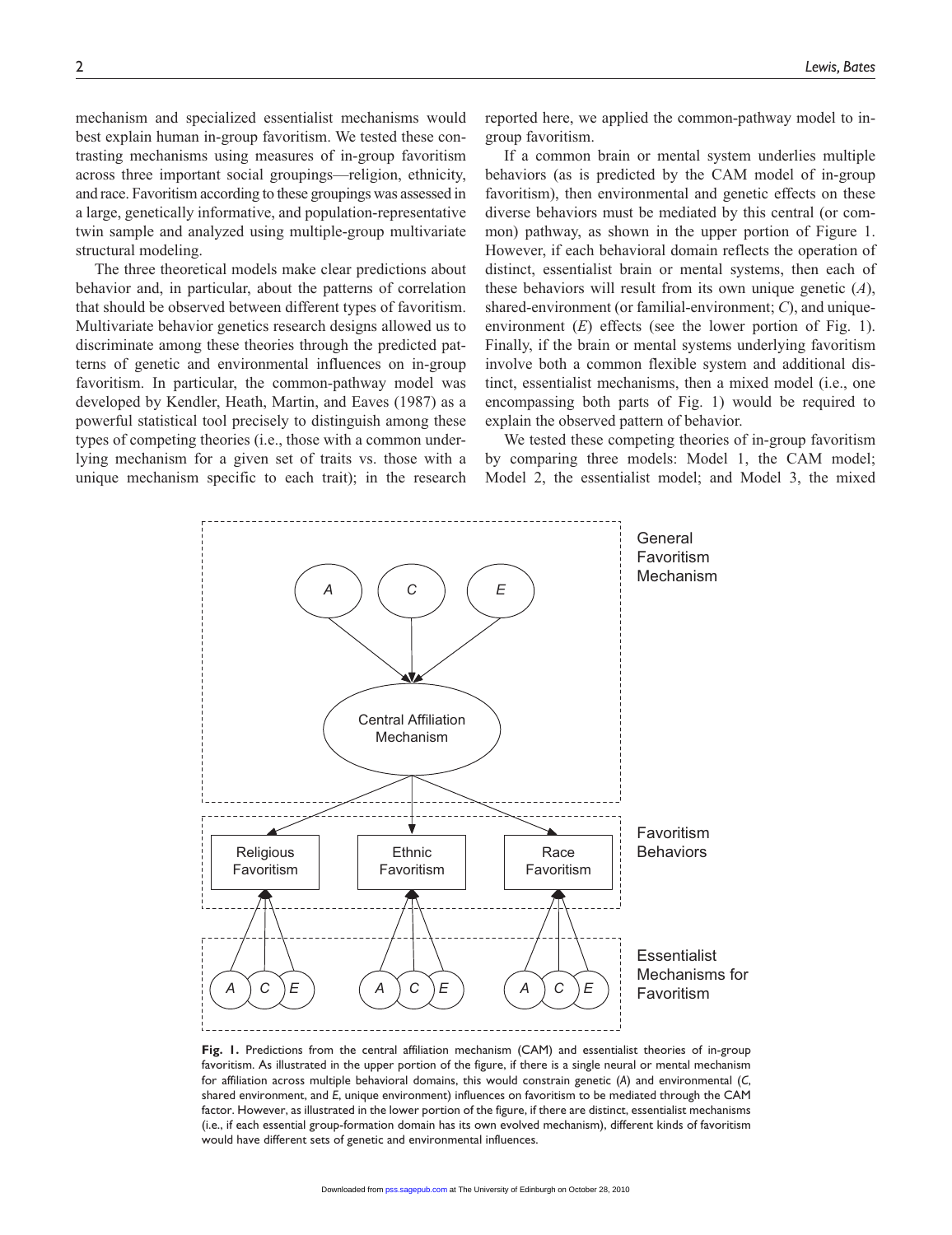model. Model 1 assumes that favoritism is not based on essentialist systems and allowed us to test the prediction that genetic and environmental effects operating solely via a single common favoritism factor fit the data well. Model 2 allowed us to test the prediction that only specific influences operating on each favoritism trait are required for the model to achieve a good fit to the data, and that there is no need for a common favoritism factor. Model 3, the full common-pathway model, allowed us to test the prediction that both a general favoritism mechanism and additional specific (essentialist) effects are required to provide an adequate fit to the data.

# **Method** *Participants*

Phenotypic data were available for 957 pairs of twins contacted by the MacArthur Foundation Survey of Midlife Development (MIDUS) in the United States (Kendler, Thornton, Gilman, & Kessler, 2000; Kessler, Gilman, Thornton, & Kendler, 2004). The pairs of twins were assessed for religious, ethnic, and racial in-group favoritism, among other behaviors. Of the monozygotic (MZ) pairs, 167 were male (mean age  $=$ 44.6 years,  $SD = 11.4$ ) and 194 were female (mean age = 43.7) years,  $SD = 12.2$ ). Of the dizygotic (DZ) pairs, 136 were male (mean age  $= 44.6$  years,  $SD = 12.4$ ), 210 were female (mean age =  $45.8$  years,  $SD = 12.6$ ), and 250 were opposite-sex pairs (mean age = 45.9 years, *SD* = 11.8).

#### *Measures of in-group favoritism*

For each group type, we assessed three distinct elements of in-group favoritism: (a) strength of identification with the group, (b) preference for affiliating with in-group members, and (c) the importance placed on marrying within the group. For instance, religious in-group favoritism was assessed with the following items: "How closely do you identify with being a member of your religious group?" "How much do you prefer to be with other people who are the same religion as you?" and "How important do you think it is for people of your religion to marry other people who are the same religion?" The items for ethnic and racial in-group favoritism had the same wording as the items for religious in-group favoritism, except that the appropriate group type was substituted (e.g., "How closely do you identify with being a member of your racial group?"). All responses were made on 4-point Likert scales (from 1, *very*, to 4, *not at all*). Interitem correlations were high within each group type (ranging from .32 to .65, with all but one correlation greater than .40), and scale scores were calculated as the sum of item scores within a group type.

#### *Analysis*

Prior to conducting the analyses, we controlled for the effects of age and sex, and standardized residuals were used in

subsequent analyses (McGue & Bouchard, 1984). A classical twin design was used. We used structural equation modeling to model the covariance of MZ twins in terms of additive genetic effects, shared-environment effects, and unique-environment effects. These models were estimated by full-information maximum-likelihood analysis using OpenMx (Boker et al., 2010, in press).

#### **Results**

Intraclass correlations indicated that MZ twins were significantly more similar to each other than were DZ twins for all three types of in-group favoritism, a pattern suggesting a genetic influence (see Fig. 2). For ethnic in-group favoritism, MZ correlations were more than twice the DZ correlations, suggesting nonadditive genetic variance. However, because of the clear theoretical importance of the shared environment for all three types of in-group favoritism, we tested models incorporating additive genetic and shared- and unique-environment influences (the classical *ACE* model) for each type rather than modeling genetic dominance effects. The full results of the univariate modeling for each type of in-group favoritism are presented in Univariate Modeling and Table S1 in the Supplemental Material available online.

The three theoretical models were compared with a standard baseline model—the Cholesky *ACE* decomposition incorporating all three favoritism traits (for fit statistics and comparison statistics for all models, see Table 1 and Table S2 in the Supplemental Material; for diagrams of the baseline and other models, see Path Diagrams for Each of the Models Tested in the Main Text and Model Fit Statistics and Path Diagrams Excluding Opposite-Sex Dizygotic Twin Pairs in the Supplemental Material).

The prediction that a CAM factor alone provides an adequate explanation of favoritism (Model 1) was tested first. This model, which includes a common-pathway mechanism but no genetic pathways specific to any domain of ingroup favoritism, fit significantly worse than the baseline model,  $\Delta \chi^2(6) = 38.89$ ,  $p < .01$ . Thus, contrary to the CAMonly theory, essentialist pathways are required to explain favoritism.

Next, we tested whether essentialist factors alone are sufficient to model in-group favoritism (Model 2). This model, lacking a CAM, also fit significantly worse than the baseline model,  $\Delta \chi^2(6) = 845.68$ ,  $p < .01$ . Thus, contrary to the essentialist-only theory, a common or context-sensitive system is required to explain favoritism.

Finally, Model 3 (the mixed model) was tested. This model posited both a CAM system and essentialist factors, including correlated unique-environment pathways at the essentialist level. This model fit the data with no significant decrement from the fit of the baseline model,  $\Delta \chi^2(1) = 0.60$ , p = .44. This finding strongly supports the idea that both the CAM and essentialist genetic effects are required to explain variation in favoritism. We conducted chi-square comparisons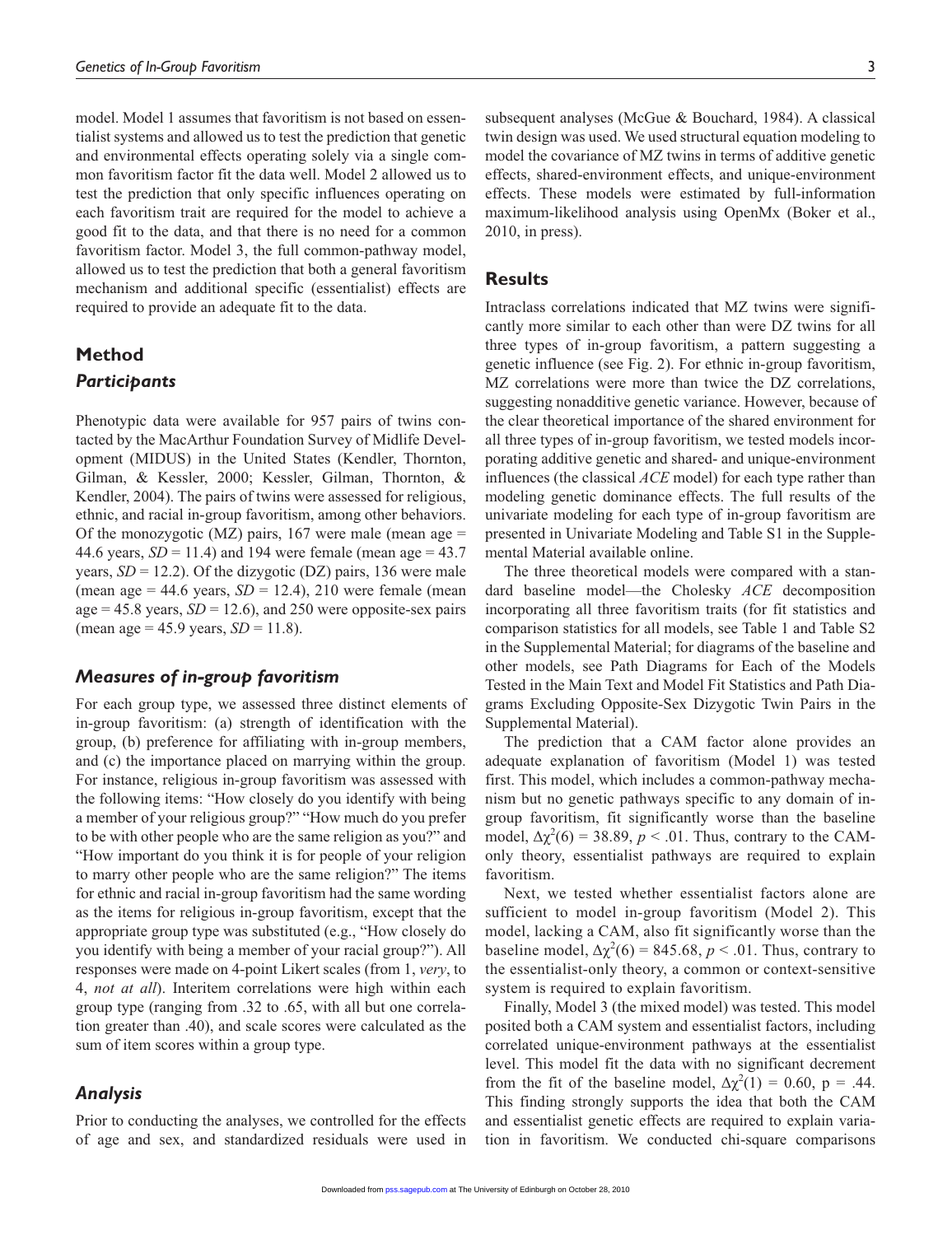

**Fig. 2.** Intraclass correlations for three types of in-group favoritism (religious, ethnic, and racial) in monozygotic twins (MZ), dizygotic same-sex twins (DZ), and opposite-sex twins (DZos).

as a rigorous and direct test of Model 3 against nested Models 1 and 2. These comparisons indicated that both Model  $1, \Delta \chi^2(3) =$ 21.65,  $p < .01$ , and Model 2,  $\Delta \chi^2(3) = 222.49$ ,  $p < .01$ , showed a significant loss of fit compared with Model 3, our preferred model. This indicated again that both the CAM and essentialist genetic effects are required to explain variation in favoritism.

We then examined whether Model 3 could be further simplified without significant loss of fit. No genetic paths could be removed without significantly worsening fit. A marginal exception was the essentialist genetic path to religious favoritism. Dropping this path (Model 3a) did not cause a nominally significant decrease in fit,  $\Delta \chi^2(1) = 3.60$ ,  $p = .058$  (see Fig. S5) in the Supplemental Material); however, the model demonstrated an inferior fit relative to Model 3 according to Akaike's

information criterion (AIC; AIC increased to 3,338.42 from 3,336.82), and this path was therefore retained.

Exploring the role of environments on favoritism, we examined the significance of the shared- and unique-environment effects. It was possible to drop all shared-environment paths without significant loss of fit (Model 3b),  $\Delta \chi^2(4) = 3.47$ ,  $p =$ .48. In a final step, we examined unique-environment influences. This step revealed that there were no significant effects from the common unique-environment influence on racial in-group favoritism, nor from the specific unique-environment influence on ethnic in-group favoritism: In Model 3c, the common unique-environment path was removed,  $\Delta \chi^2(1) = 2.73$ ,  $p = .10$ , and in Model 3d, the specific unique-environment path was removed,  $\Delta \chi^2(1) = 0.04$ ,  $p = .84$ . The final reduced model is shown in Figure 3.

| Model            | No. of parameters | Fit statistics |          | Nested-model comparisons |                 |             |        |
|------------------|-------------------|----------------|----------|--------------------------|-----------------|-------------|--------|
|                  |                   | $-2LL$         | AIC.     | Reference model          | $\Delta \chi^2$ | $\Delta$ df | Þ      |
| <b>Baseline</b>  | 21                | 12,968.22      | 3,340.22 |                          |                 |             |        |
|                  | 15                | 13.007.11      | 3.365.11 | <b>Baseline</b>          | 38.89           | 6           | < 0.01 |
| $\overline{2}$   | 15                | 13.813.90      | 4,171.90 | <b>Baseline</b>          | 845.68          | 6           | 0.     |
| 3                | 20                | 12,968.82      | 3,336.82 | <b>Baseline</b>          | 0.60            |             | .44    |
| 3a               | 19                | 12.972.42      | 3.338.42 | 3                        | 3.60            |             | .058   |
| 3b               | 16                | 12,972.29      | 3,332.27 | 3                        | 3.47            | 4           | .48    |
| 3c               | 15                | 12,975.02      | 3,333.02 | 3b                       | 2.73            |             | .10    |
| 3d (final model) | 14                | 12.975.06      | 3,331.06 | 3c                       | 0.04            |             | .84    |

**Table 1.** Fit Statistics and Comparison Statistics for All Models

Note: Model 1 models the common affiliation mechanism, Model 2 is an essentialist model, and Model 3 is the mixed model. Model 3a excludes the essentialist genetic path to religious favoritism, Model 3b excludes all shared-environment paths, Model 3c excludes the common unique-environment path (to racial in-group favoritism), and Model 3d excludes the specific unique-environment path (to racial in-group favoritism). Δχ<sup>2</sup> is the change in –2 log likelihood (–2*LL*), and Δ*df* is the change in the degrees of freedom, relative to the reference model. AIC = Akaike's information criterion.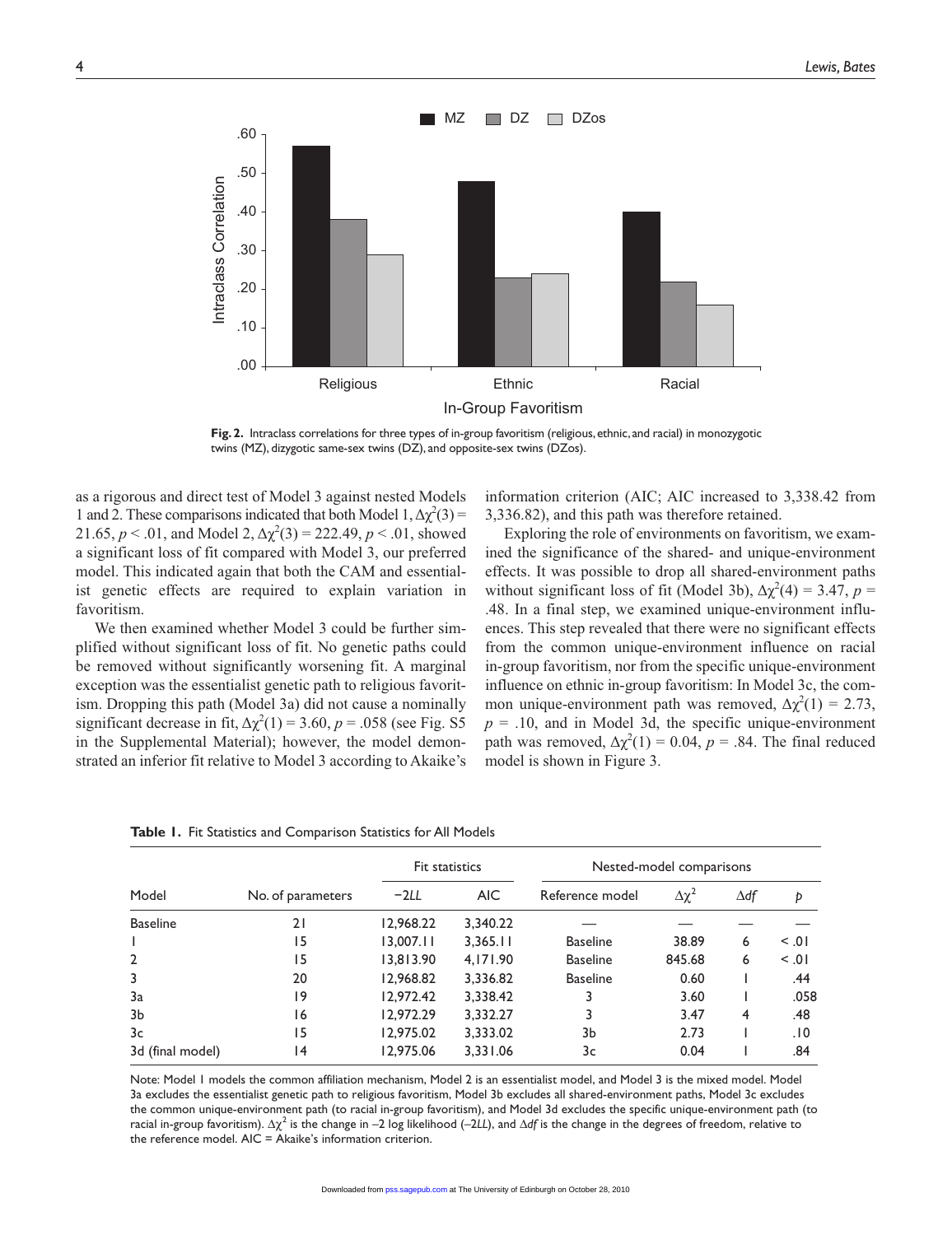

**Fig. 3.** Final model (Model 3d) of the genetic and environmental influences on in-group favoritism in three domains. Subscripts are used to differentiate influences on religious (1), ethnic (2), and racial (3) favoritism. All paths shown here are significant, and their coefficients are indicated. Variables with no connecting pathway were modeled as independent. The 95% confidence intervals are given in parentheses.  $A =$  genetic influences;  $E =$  uniqueenvironment influences.

#### **Discussion**

This study is the first, to our knowledge, to provide genetic evidence that in-group favoritism, at least at the level of religion, ethnicity, and race, is underpinned by both a CAM and essentialist favoritism systems, each with significant genetic and environmental components. These results are compatible with recent behavioral research and game-theoretic modeling (Baumeister & Leary, 1995; Hammond & Axelrod, 2006) and suggest that human in-group favoritism is best understood in terms of a multicomponent architecture supporting both essentialist domains (Gil-White, 2001; Hirschfeld, 1996) and a flexible CAM supporting dynamic group affiliation (Cosmides, Tooby, & Kurzban, 2003). With regard to the relative influences of the CAM system and the essentialist systems on each of the favoritism traits, squaring the factor loadings demonstrates that the CAM accounts for 35%, 69%, and 21% of variation in religious, ethnic, and racial favoritism, respectively. These data indicate that the CAM only partially mediates religious, ethnic, and racial favoritism, and that substantial influences on favoritism also occur at the essentialist-system level.

Our results indicated that the shared environment does not exert significant influences on favoritism. Although our choice of final model reflected the most parsimonious interpretation of the data, our study was not sufficiently powered to detect small shared-environment effects. Further research is recommended to address this potentially important, albeit likely modest, source of variation in in-group favoritism. Conversely, although our final model contained an essentialist genetic influence on religious favoritism, removing this path only marginally worsened the model's fit to the data. Therefore, further research is recommended to clarify whether the genetic influences on religious in-group favoritism are wholly mediated through the CAM or act in tandem with it.

Perhaps the most interesting environmental effect was that elements of the unique environment acting at the essentialist level exerted effects countervailing environmentally mediated religious favoritism, such that elevated levels of religious favoritism were associated with lowered levels of ethnic favoritism. This may reflect the influence of religious teachings, which may increase ethnic tolerance, or the possibility that religion became superordinate to coalitions based on ethnicity.